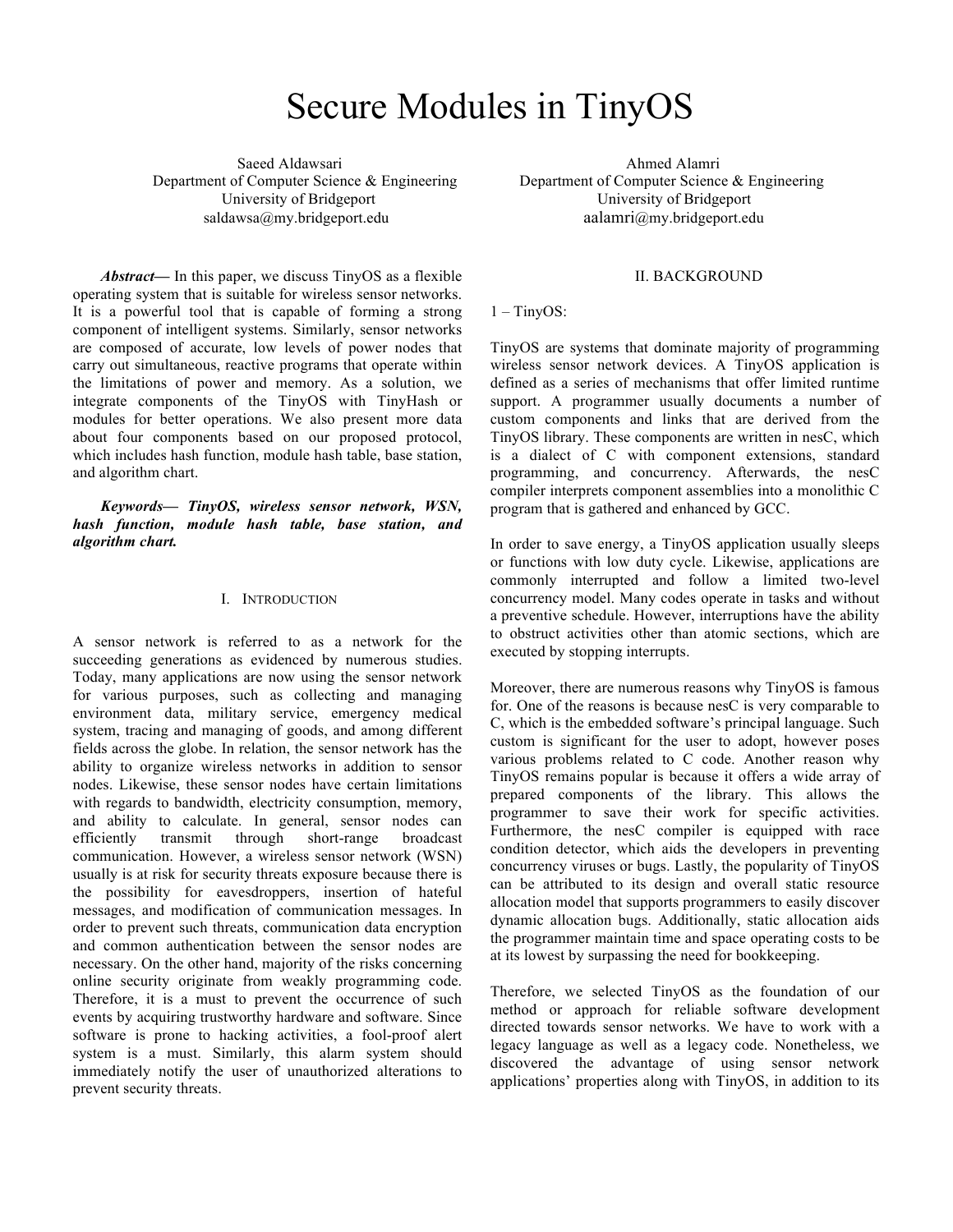concurrency and allocation models so that Safe TinyOS can be practically executed.

## 2 – TinyHASH:

Recently, there has been great interest over security infrastructure made especially for sensor networks. Among these proposals was made by Chris Kalof, and was called TinySec. Another example is David Wagner's Link layer security structural design, which focused on sensor networkrelated issues like energy, computation capability, bandwidth, among others. Nevertheless, TinySec utilizes CBC mode of encryption and CBCMAC for the purpose of authenticating via SkipJack Block Cipher. Today, TinySec is integrated in the TinyOS to strengthen sensor network security. In this paper, we present TinyHash according to the generalized hash algorithm. Thus, TinyHash functions as the module used to substitute authentication parts and the veracity of TinySec. Meanwhile, TinyHash components are developed the same way as TinySec in order to become compatible. Also, TinyHash instigates the HMAC component for authenticity and the Digest component for the accuracy of the messages. In addition, we describe common interfaces used for service related to hash algorithm.

#### III. THE PROPOSED PROTOCOL



Our procedure is to use a module code that we will upload on an embedded memory, that doesn't involve unauthorized modifications. In order to accomplish this, we used both TinyHash module and Modules Hash Table (MHT).

In addition, our protocol is designed to hash or include a particular module code through TinyHash module, and achieve the outcome as the answer to H-MAC. Afterwards, we stored it in Modules Hash Table (MHT), which is a memory space in WSN where the HMAC Keys and function names are located. Out presentation is based on this protocol plan that is reliant on TinyOS.

As per procedure, we offered a technique to aid in reducing the consumption of battery life and hashing processes. Such method requires calculating hash at a specific period of time. For example, it can be set or scheduled four times or numerous times every day with lesser hashing to limit the process, depending on the security problem presented.

Moreover, we offer another method that will help reduce data packet whenever TinyOS will send information to the base station. The MHT will give the hash key module's virtual division in five parts, and out technique is to select a part of the hash key arbitrarily. Afterwards, it will be attached to the sensed information and sent to the base station in the end. Below is an example whereby TinyOS sends 8 bytes of hash key instead of 32 bytes. The main goal of 8 bytes sent by TinyOS to the base station is to authenticate unauthorized modification in module code. After the 8 bytes is received, the base station will receive the information sent and will determine its authenticity or lack thereof of the data received. By this time, the base station will be protected against unauthorized manipulation attempts with the module code. See figure-B.

Also, we offer more information about this through the four components of our proposed protocol: (A) Hash Function; (B) Module Hash Table; (C) base station; and (D) Algorithm Chart.



Figure-B

### *A. Hash Function*

TinyHash applies the H-MAC scheme for authentication purposes, and applies SHA-1 hash algorithm for digesting messages. As Figure-A shows, we have two inputs, one of which is the secret key while the other is the TinyOS module code. After both inputs are entered to the TinyHash module,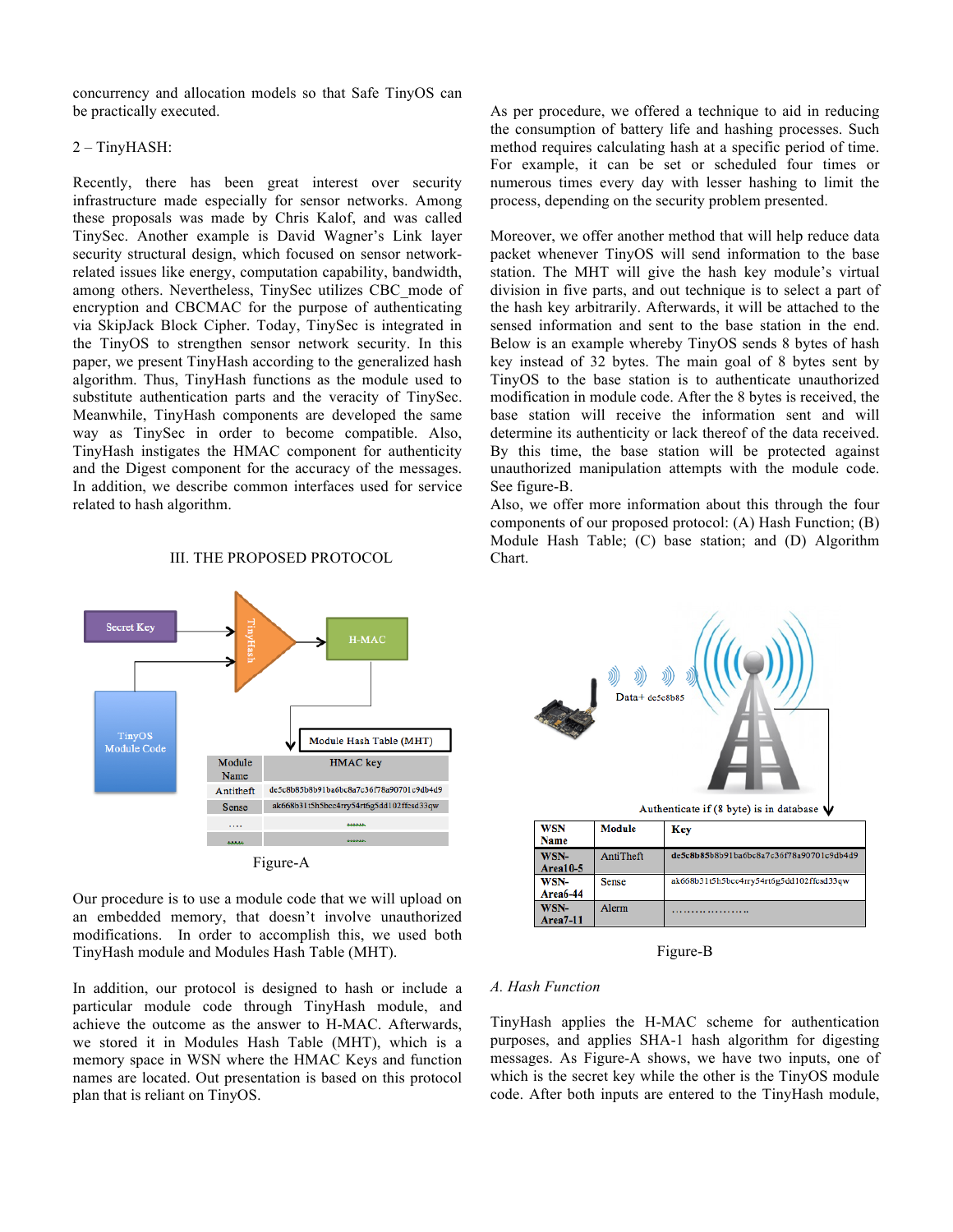the module will then calculate the H-MAC and give the result as 32 bytes.

Below is an example of TinyOS' AntiTheft module:



As the above partial module code suggests, the module conformed to the Hex file and is uploaded as binary to embedded Memory (RAM) in WSN. After this, we begin to operate our algorithm in order to calculate hash keys.



Meanwhile, here is the execution times and TelOS size achieved after using the TinyHash module:

| <b>Algorithms</b> | Time            | Size of RAM |
|-------------------|-----------------|-------------|
| SHA-1             | $35 \text{ ms}$ | 140 Bytes   |
| H-MAC             | 71 ms           | 165 Bytes   |

# *B. Module Hash Table (MHT)*

Through the utilization of the TinyOS, we will stock the H-MAC key and the module stored in the memory after it has been hashed. See Figure-A. After the MHT receives the hash key, the option to divide the key into 5 parts will be available. This is so that the TinyOS can randomly select one of these 5 parts to send to the base station.

|  |  | De5c8b85   B8b91ba   6bc8a7c3   6f78a907   01c9db4d9 |
|--|--|------------------------------------------------------|
|  |  |                                                      |

An example is when TinyOS sends information that randomly attaches the key 6bc8a7c3 and sends it. Afterwards, it will select another key randomly. The table presented above presents the allocated free memory space in the microcontroller. In addition, it will restart when the scheduled time in the TinyHash arrives.

# *C. Base Station:*

The base station refers to the location that receives all the data originating from the WSN. It is powerful and offers more resources, and is saved in a safe location. Among the resources available, it is where overall WSN information is stored and located. It has database involves 3 columns: the WSN name; the module; and the key. First, the WSN name contains the WSN number and the area number. Meanwhile, the module is the same as the WSN modules. Lastly, the key is the module's hashed key. In the end, the database or base station has all the WSN highly sensitive data prior to the time the WSBN is used. An example of this is as follows: WSNArea10-5, Antitheft, de5c8b85b8b91ba6bc8a7c36f78a90701c9db4d9. As this code suggests, the WSN is reserved in Area 10, which has a number 5, antitheft module, and a hashed key. After the base station received the data containing the 8 bytes, it will send an inquiry to the database to authenticate the data that was received. If it is proven that the data received is accurate and correct, the base station will then accept the data from the WSN. Otherwise, it will be rejected.

An example of a query is found below:

"SELECT wsnName,module,key FROM wsndb WHERE Key LIKE %'de5c8b85'% ".